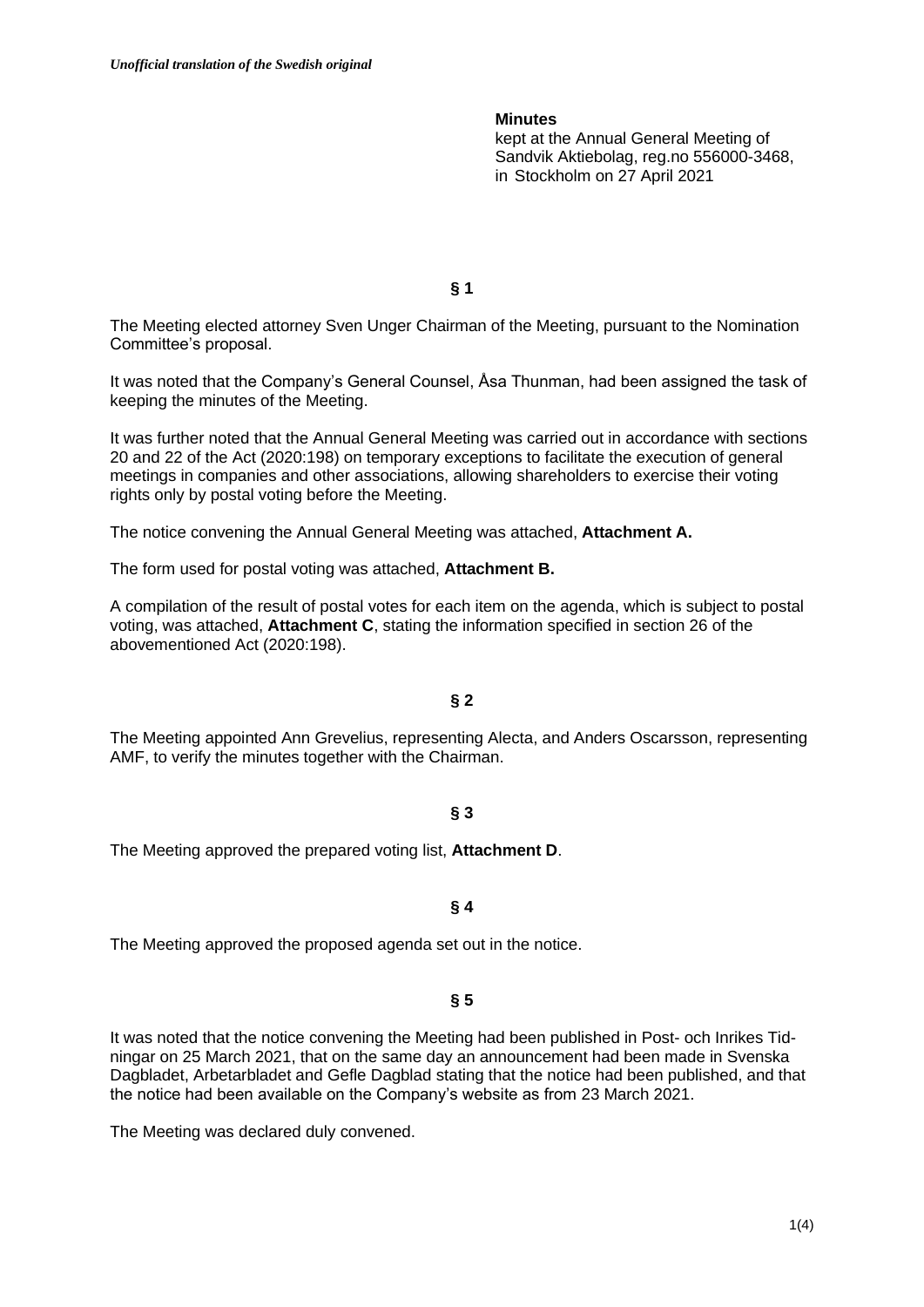# **§ 6**

It was noted that the Annual Report and the Group Accounts for 2020, with related Balance Sheets and Profit and Loss Accounts, the Auditor's Report for the Parent company and the Group for 2020, as well as the Auditor's statement on whether the guidelines for remuneration of senior executives valid since the previous Annual General Meeting have been complied with, had been presented by being available on the Company's website and at the Company's head office.

## **§ 7**

The Meeting adopted the Profit and Loss Accounts and the Balance Sheets of the Parent Company and the Group, respectively.

# **§ 8**

The Meeting discharged the Board members and the President from liability for the period to which the accounts presented at the Meeting relate. It was noted that the President and the Board members did not participate in this decision, with respect to themselves.

#### **§ 9**

The Meeting decided pursuant to the Board's proposal that a dividend of SEK 6.50 per share should be distributed and that the remaining available funds should be carried forward.

The Meeting also decided pursuant to the Board's proposal that the record date for dividend should be 29 April 2021.

### **§ 10**

The Meeting decided pursuant to the Nomination Committee's proposal that the number of Board members elected by the General Meeting should be eight with no deputies and that one registered public accounting firm should be elected Auditor.

# **§ 11**

The Meeting decided pursuant to the Nomination Committee's proposal that the fees to the Board should be as follows:

- Chairman of the Board of Directors: SEK 2,625,000
- Other Board members not employed by the Company: SEK 710,000 each
- Chairman of the Audit Committee: SEK 310,000
- Other members of the Audit Committee: SEK 175,000 each
- Chairman of the Remuneration Committee: SEK 150,000
- Other members of the Remuneration Committee: SEK 118,000 each
- Chairman of the Acquisitions and Divestitures Committee: SEK 200,000
- Other members of the Acquisitions and Divestitures Committee: SEK 150,000 each

The Meeting also decided that the fee to the Auditor should be paid in accordance with approved invoices.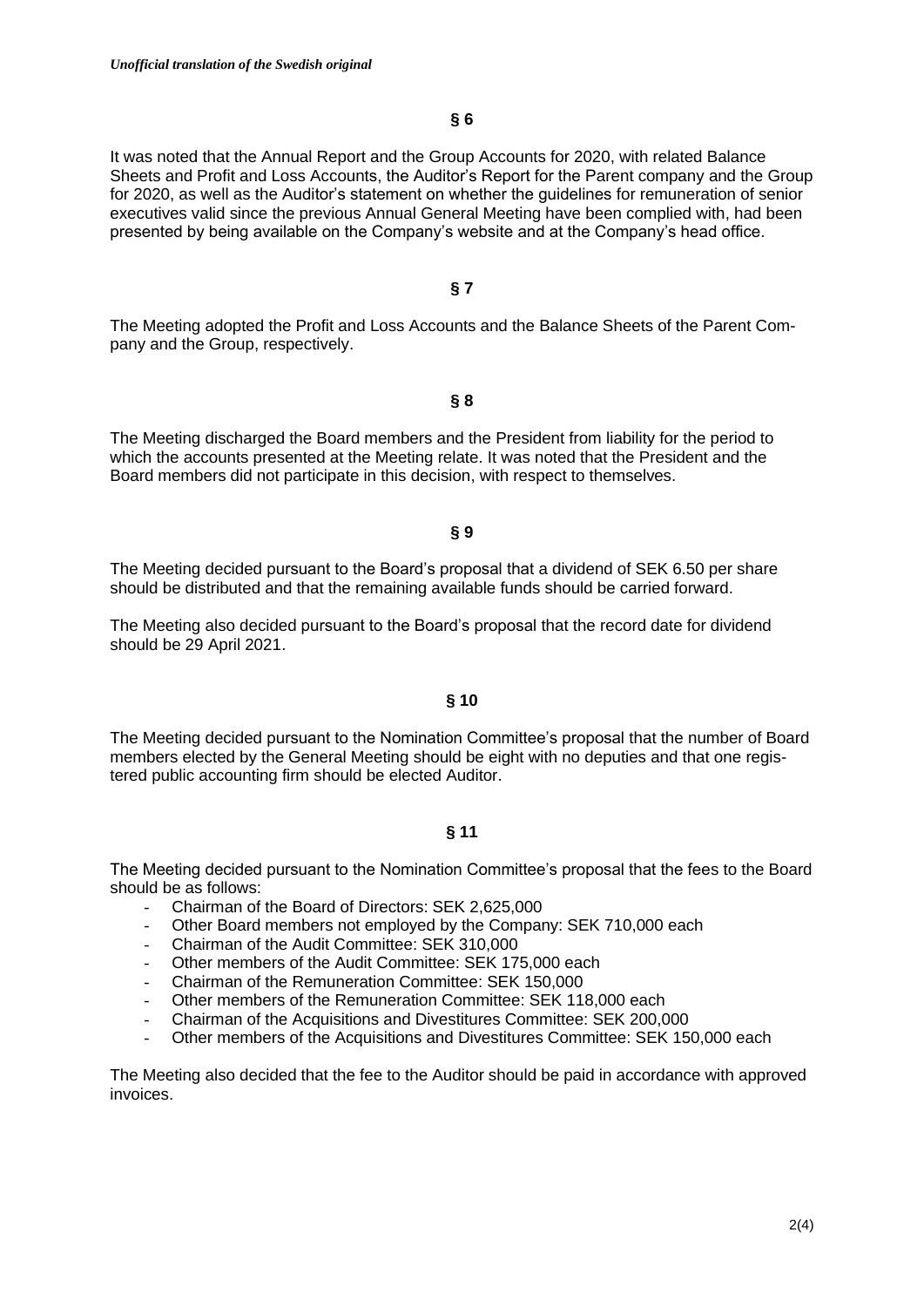The Meeting decided pursuant to the Nomination Committee's proposal to elect the following Board members:

Andreas Nordbrandt (new) Jennifer Allerton (re-election) Claes Boustedt (re-election) Marika Fredriksson (re-election) Johan Molin (re-election) Helena Stjernholm (re-election) Stefan Widing (re-election) Kai Wärn (re-election)

It was noted that Johan Karlström had declined re-election.

It was further noted that a presentation of the assignments that the proposed Board members hold in other companies, **Attachment E**, had been available on the Company's website.

Finally, it was noted that the trade union organizations have elected Tomas Kärnström and Thomas Lilja as Board members of the Company and Thomas Andersson and Erik Knebel as deputy members.

## **§ 13**

The Meeting decided pursuant to the Nomination Committee's proposal to re-elect Johan Molin as Chairman of the Board.

## **§ 14**

The Meeting decided pursuant to the Nomination Committee's proposal to re-elect PricewaterhouseCoopers AB as Auditor for the period until the end of the 2022 Annual General Meeting.

It was noted that PricewaterhouseCoopers AB has informed that Peter Nyllinge will be Auditor in charge.

## **§ 15**

It was noted that the Board's remuneration report pursuant to Chapter 8, Section 53 a of the Swedish Companies Act, **Attachment F**, had been presented by being available on the Company's website and at the Company's head office.

The Meeting decided to approve the Board's remuneration report.

## **§ 16**

The Meeting decided in accordance with the Board's proposal for a long-term incentive program (LTI 2021), **Attachment G**.